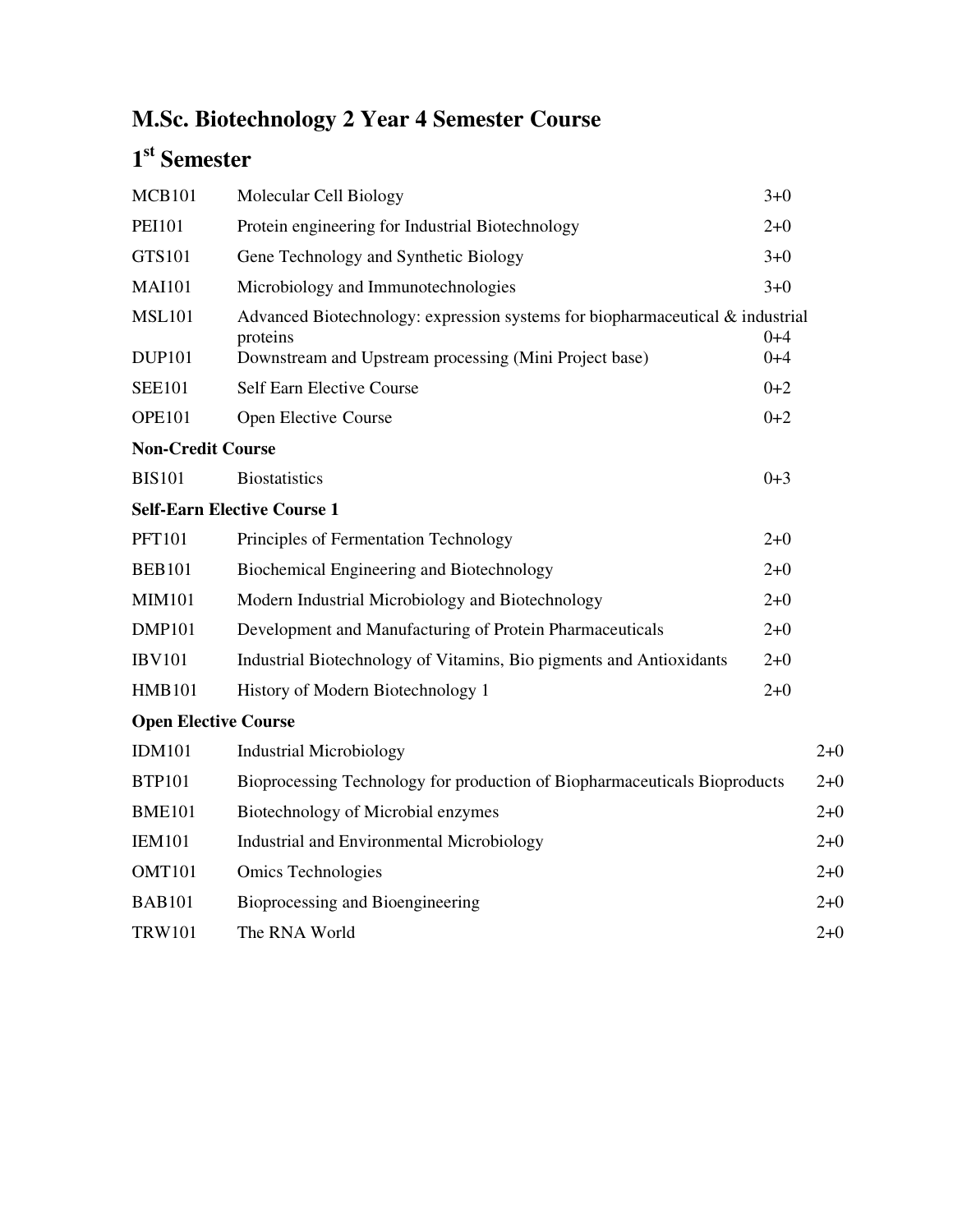## **2 nd Semester**

| <b>BPP201</b>      | Biopharmaceutical Processing: Development, Design, and Implementation of |         |
|--------------------|--------------------------------------------------------------------------|---------|
|                    | <b>Manufacturing Processes</b>                                           | $3+0$   |
| <b>BCB201</b>      | Bioinformatics and computational Biology                                 | $3+0$   |
| <b>IBE201</b>      | Industrial Biotechnology: Enzymes, Biochemicals and Biomaterials3+0      |         |
| CCE <sub>201</sub> | Cell Culture Engineering: Recombinant Protein Production                 | $2+0$   |
| <b>BFL201</b>      | <b>Bio factory Laboratory</b>                                            | $0 + 3$ |
| <b>RPP201</b>      | Recombinant Protein Production Laboratory (Mini Project base)            | $0 + 3$ |
| <b>SEE101</b>      | <b>Self Earn Elective Course</b>                                         | $0+2$   |
| <b>OPE201</b>      | Open Elective Course                                                     | $0+2$   |

## **Non-Credit Course**

| <b>RMS201</b> | Research Methods and Scientific writing and communication | $2+1$ |
|---------------|-----------------------------------------------------------|-------|
|               | <b>Self-Earn Elective Course 1</b>                        |       |
| CEF201        | <b>Cell Factories</b>                                     | $2+0$ |
| <b>PCS201</b> | Plant Cell Signalling                                     | $2+0$ |
| <b>PBT201</b> | <b>Plant Biotechnology</b>                                | $2+0$ |

| $1 \nu 1201$                | T TAIR DIVIUUIIIUIVE V                     | ∠⊤∪   |
|-----------------------------|--------------------------------------------|-------|
| <b>SFB201</b>               | Sex, Flowers and Biotechnology             | $2+0$ |
| <b>PBI201</b>               | <b>Plant Biotechnology Industry</b>        | $2+0$ |
| <b>GIC201</b>               | Genetic Improvement of crop Plants         | $2+0$ |
| <b>ABB201</b>               | Antibody Biotechnology                     | $2+0$ |
| <b>HMB201</b>               | History Modern Biotechnology-II            | $2+0$ |
| <b>MIB201</b>               | Microbial Biotechnology                    | $2+0$ |
| <b>RSM201</b>               | Research Skills in Microbial Biotechnology | $2+0$ |
| <b>MEE201</b>               | Microbiology of Extreme Environment        | $2+0$ |
| <b>Open Elective Course</b> |                                            |       |
| <b>ANB201</b>               | Animal Biotechnology                       | $2+0$ |
|                             |                                            |       |

| ANDZUI        | Animal Brotechnology          | $2+0$ |
|---------------|-------------------------------|-------|
| ABI201        | Animal Biotechnology Industry | $2+0$ |
| <b>MON201</b> | <b>Molecular Nutrition</b>    | $2+0$ |
| PGF201        | Pharma farming                | $2+0$ |
| <b>BIM201</b> | Biomanufacturing              | $2+0$ |